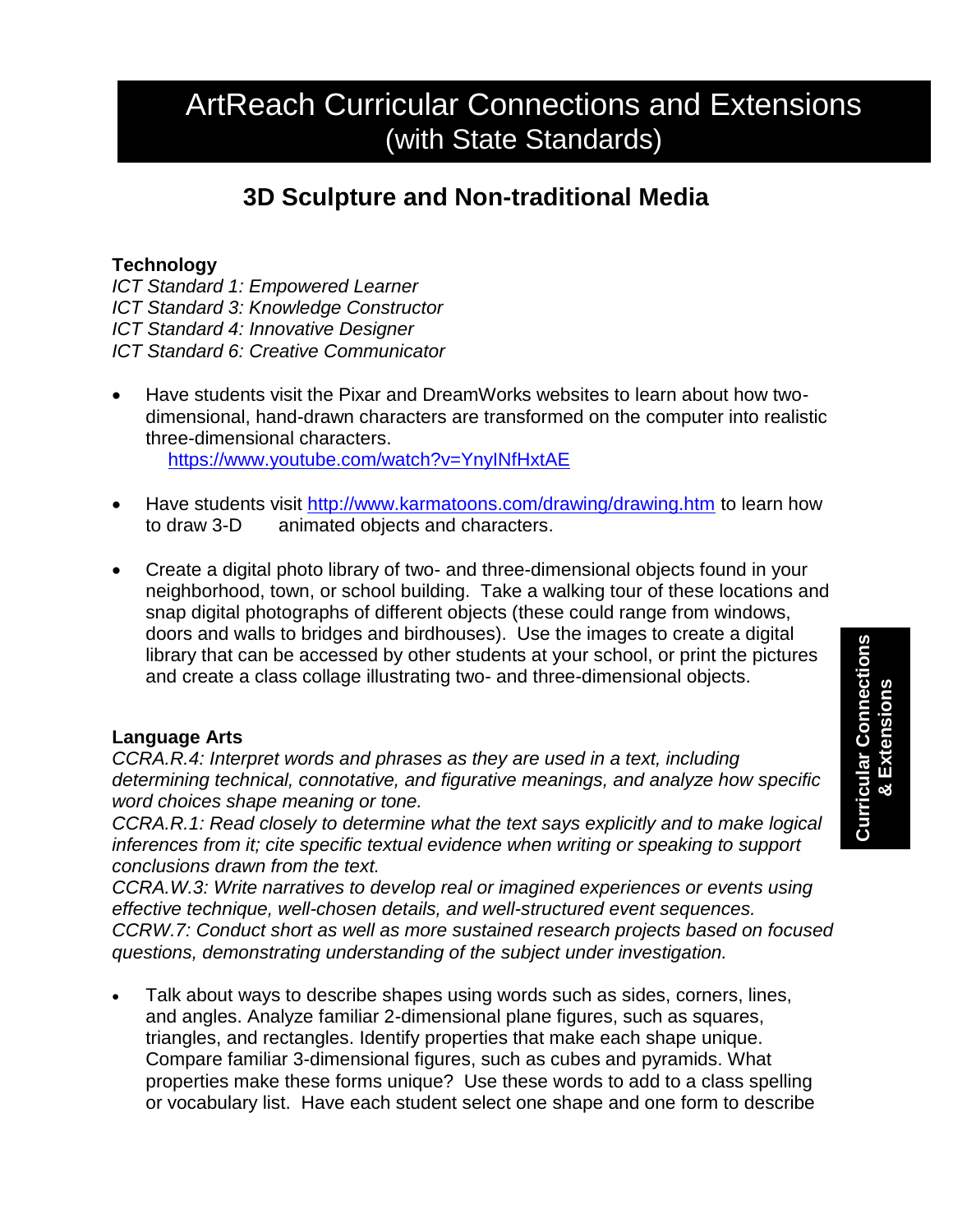with words, either out loud or in writing. Discuss how the descriptions are the same and different.

- Have students create stories in three-dimensional form by using their story pages and fashioning cubes or pyramids so that each side tells or illustrates a part of the story.
- Read the story of Mount Rushmore. Discuss why this three-dimensional monument is an important part of American history citing evidence from the text. Keep track of this evidence on a large poster. Have students illustrate the poster with their drawings of Mount Rushmore.
- Have students choose a famous/significant sculpture to research (Example: The Statue of Liberty.) Write a short illustrated story about it.

#### **Math**

#### *Measurement and Data Geometry*

- Learn how mathematics is used as a tool to construct artwork. Have students learn about the Golden Mean, Golden Ratio, The Divine Proportion, Phi and Fibonacci Sequence by studying various artworks. Refer to the website <https://news.artnet.com/art-world/golden-ratio-in-art-328435> to view artworks throughout history using the Fibonacci Sequence. Then, follow the activity <https://www.education.com/download-pdf/activity/26905/> to develop your students hands-on understanding of the Fibonacci Sequence.
- Have students learn the difference between shapes and forms. Have them use shapes to create their own paper forms. Begin by printing off polyhedron paper templates. Use these templates to cut and fold geometric forms. Visit <https://www.polyhedra.net/en/> as a reference.
- Take the three-dimensional classroom and translate it into two dimensions. Measure your own classroom as a class project. Calculate its square footage. Practice taking measurements by recording the size of windows, doors, and other three-dimensional elements within the room. Use these measurements to draw an accurate two-dimensional floor plan of the classroom. Use ratios and scale to create an accurate design. For example have students use the ratio of  $1/4$  inch = 1 foot. The design of the room, the furniture, and the objects should all fit into this ratio.
- Explore how three-dimensional design exists all around us. Find a variety of lesson plans at<https://www.teachingbydesign.org/> to introduce students to architecture.

#### **Science/Physics**

*PS: Structure and Properties of Matter PS: Motion and Stability: Forces and Interactions*